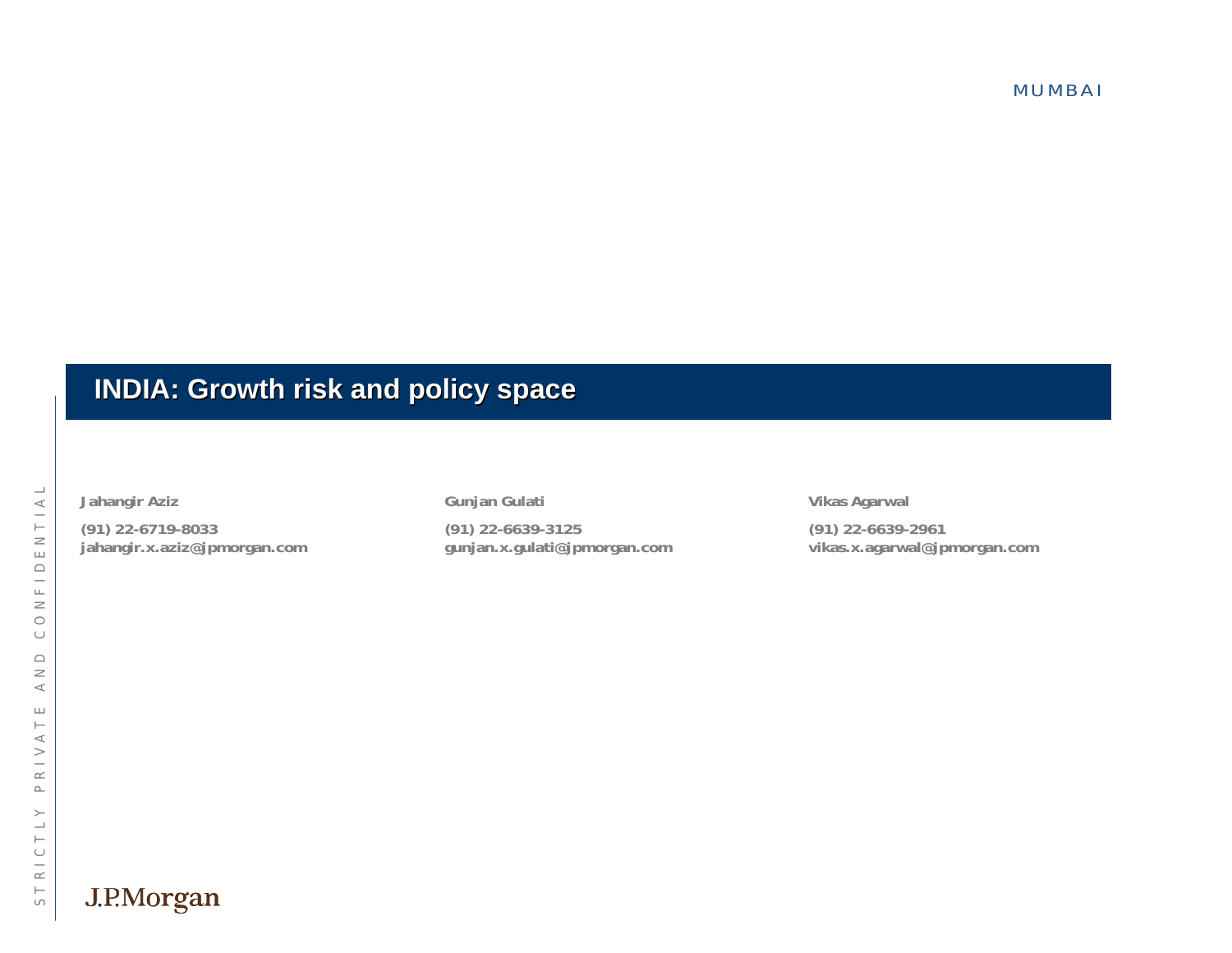# **Agenda**

**Global Recession**

**Why India got hit**

**How the adjustment might look**

**Growth risks**

**Policy space**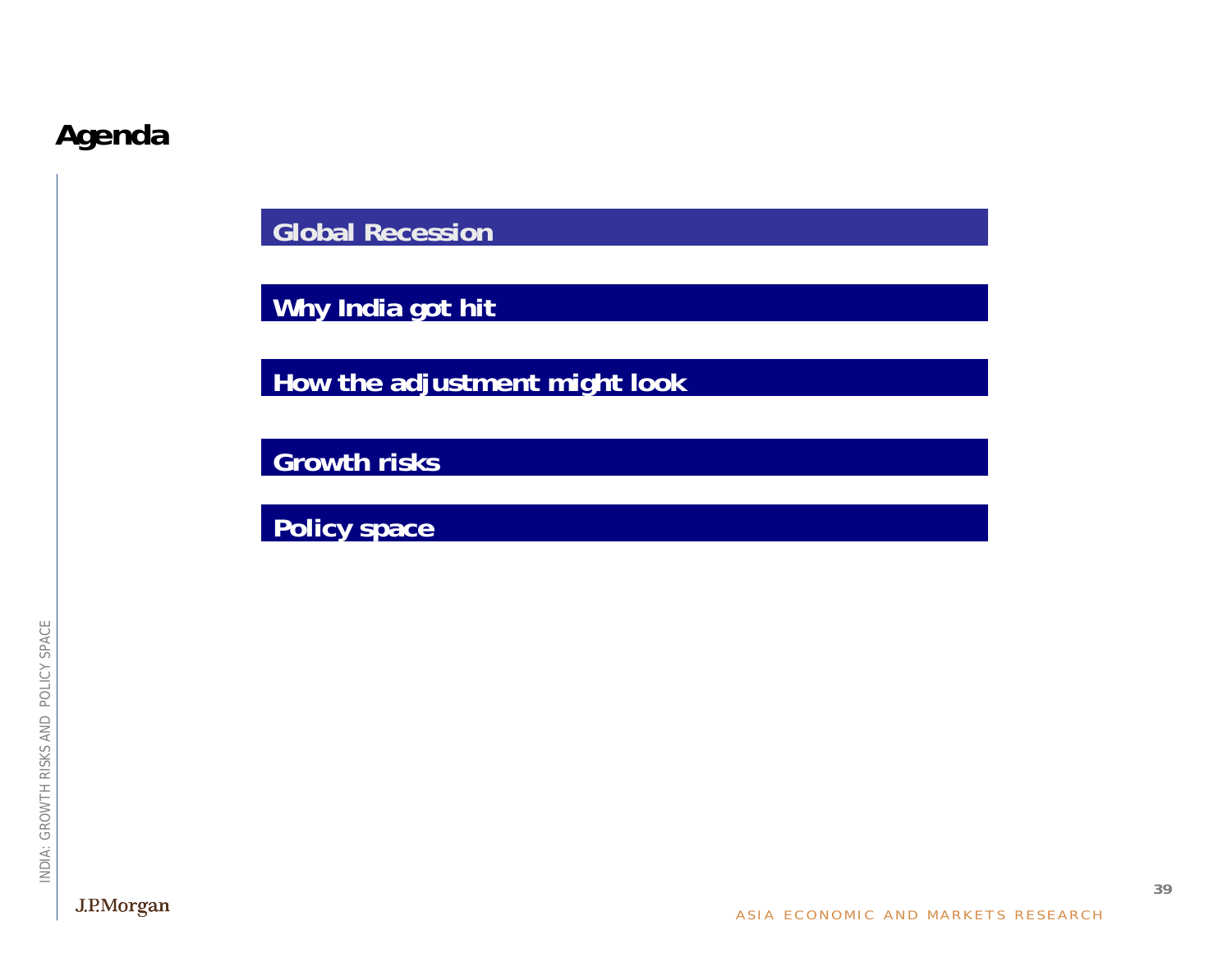# **Recession goes global**

| <b>Global Real GDP</b> |        |                 |      |        |                              |         |        |        |      |  |
|------------------------|--------|-----------------|------|--------|------------------------------|---------|--------|--------|------|--|
|                        |        | % over year ago |      |        | % over previous period, saar |         |        |        |      |  |
|                        | 2008   | 2009            | 2010 | 3008   | 4008                         | 1009    | 2009   | 3009   | 4009 |  |
|                        |        |                 |      |        |                              |         |        |        |      |  |
| <b>United States</b>   | 1.3    | $-1.8$          | 2.5  | $-0.5$ | $-3.8$                       | $-5.5$  | $-0.5$ | 1.5    | 2.5  |  |
| Japan                  | $-0.4$ | $-5.7$          | 2.2  | $-1.8$ | $-9.0$                       | $-12.0$ | $-2.5$ | $-1.0$ | 2.0  |  |
| Euro area              | 0.8    | $-2.2$          | 0.8  | $-0.7$ | $-5.0$                       | $-4.0$  | $-1.0$ | 0.0    | 1.0  |  |
| United Kingdom         | 0.7    | $-2.9$          | 1.0  | $-2.6$ | $-5.9$                       | $-5.0$  | $-1.5$ | 0.0    | 1.0  |  |
| Asia ex. Japan         | 6.0    | 3.4             | 6.6  | 3.6    | $-4.6$                       | 1.3     | 6.7    | 8.6    | 9.0  |  |
| China                  | 9.0    | 7.2             | 8.5  | 5.5    | 1.5                          | 5.1     | 10.0   | 11.7   | 12.6 |  |
| India                  | 6.2    | 5.5             | 7.7  | 8.7    | 0.3                          | 0.1     | 4.8    | 8.9    | 10.9 |  |
| Latin America          | 4.1    | $-0.4$          | 3.2  | 4.2    | $-4.7$                       | $-3.2$  | $-0.3$ | 2.7    | 3.1  |  |
| <b>Emerging Europe</b> | 4.6    | $-1.1$          | 2.2  | 5.0    | $-4.7$                       | $-4.1$  | $-1.7$ | 0.1    | 1.1  |  |
| Global                 | 1.7    | $-1.7$          | 2.4  | 0.1    | $-4.9$                       | $-4.8$  | $-0.1$ | 1.6    | 2.7  |  |
| Developed markets      | 0.8    | $-2.6$          | 1.8  | $-0.8$ | $-5.0$                       | $-5.9$  | $-1.1$ | 0.5    | 1.8  |  |
| Emerging markets       | 5.2    | 1.6             | 4.9  | 3.9    | $-4.5$                       | $-0.6$  | 3.6    | 5.8    | 6.3  |  |

Source: JP Morgan Datawatch January 31, 2009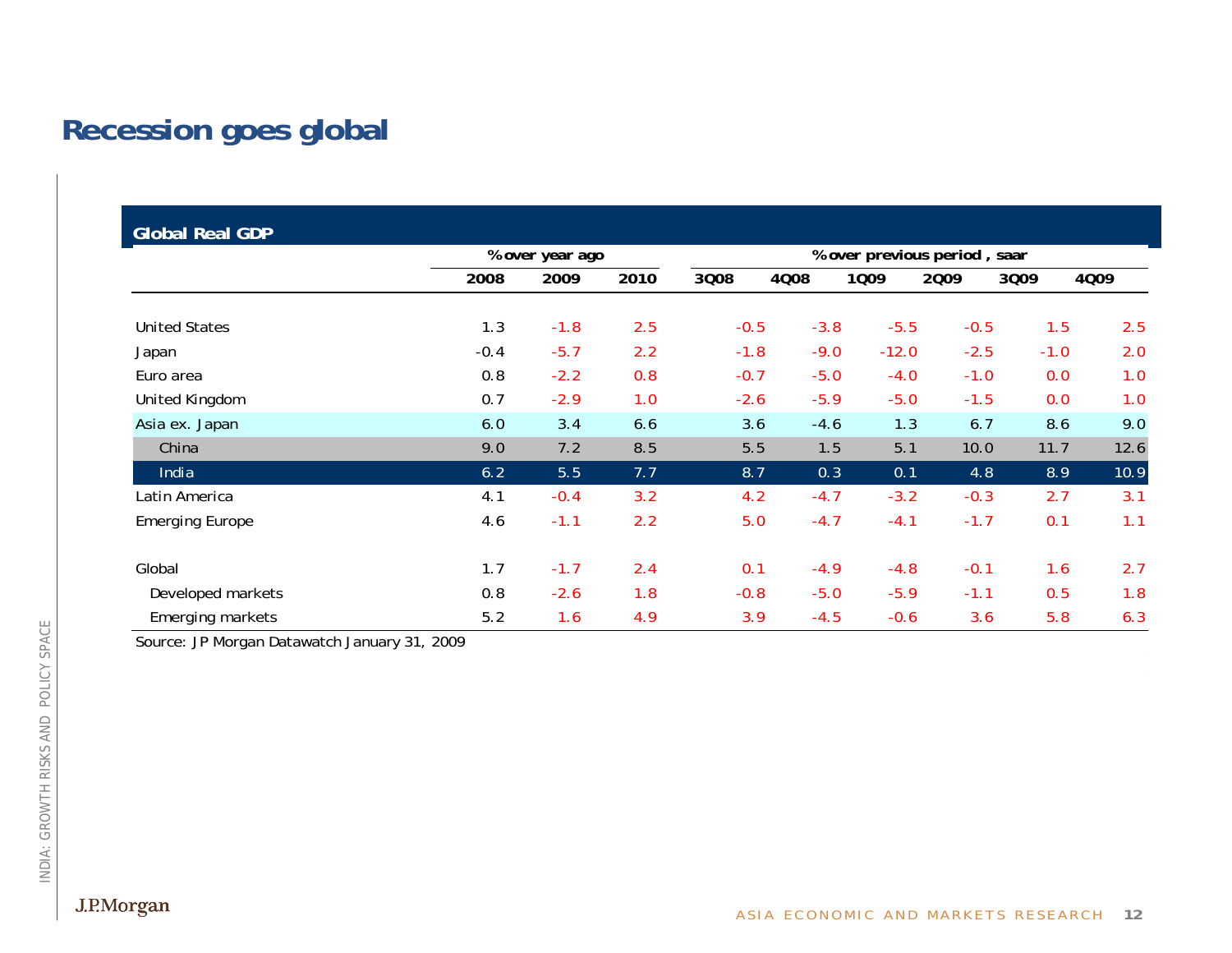## **Global downturn deep but short-lived; at least for now!**



Source: J.P. Morgan economics. Chart shows real GDP growth QoQ saar. Shaded area forecasts.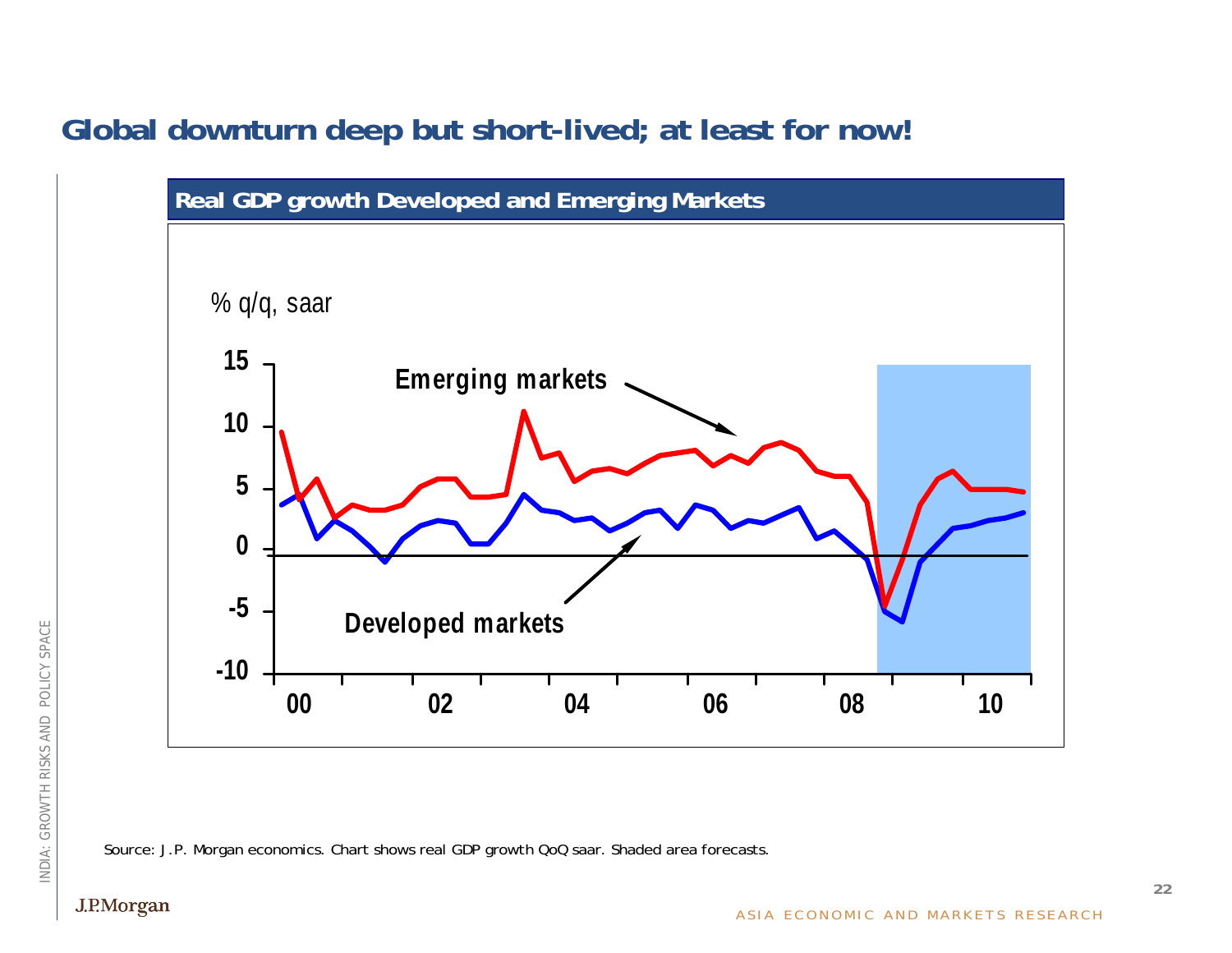# **Why India got hit?**

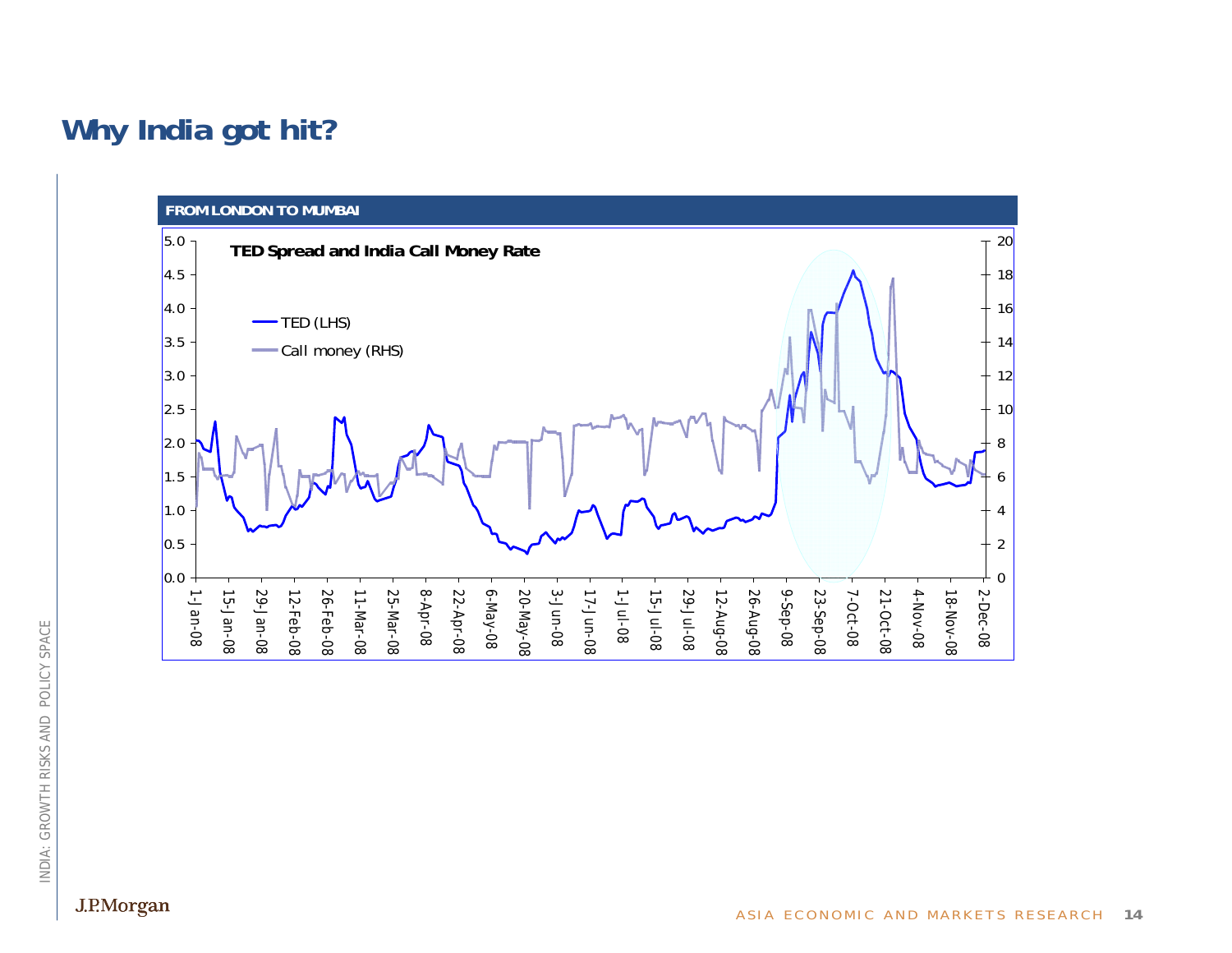# **Sudden stop in external financing: part coincidental, part structural**

- Dependence of corporates **and banks on external funds**
- Dependence of non-bank **financials (NBFCs) and mutual funds (MFs) on domestic money market and corporate investments**
- Dependence of SMEs, real**estate, and consumers on NBFCs and MFs**
- Segmented domestic **financial market—regarded as a buffer to shocksbecame a key vulnerability, exacerbating price volatility**





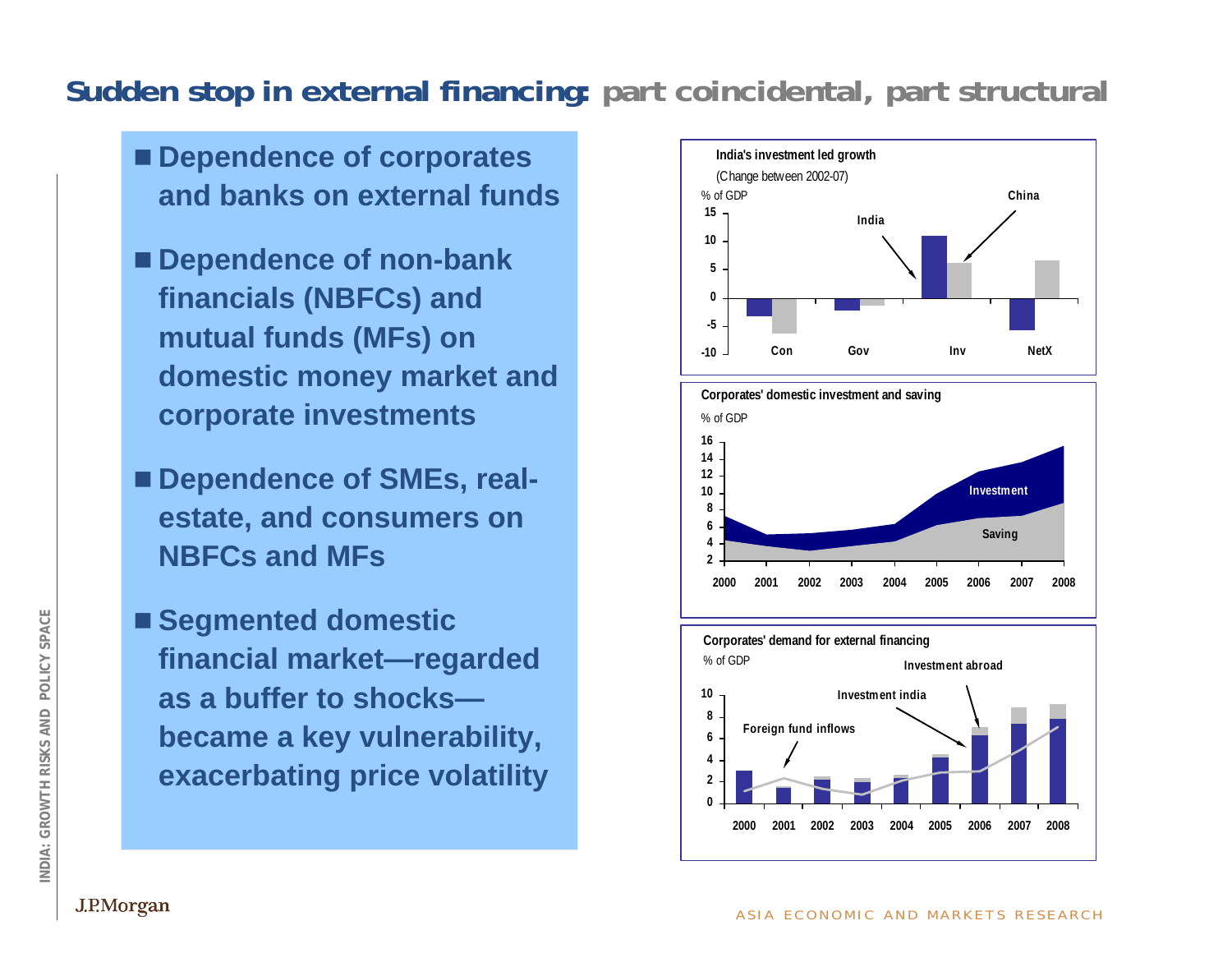## **Decoupling anyone? external openness has increased sharply**





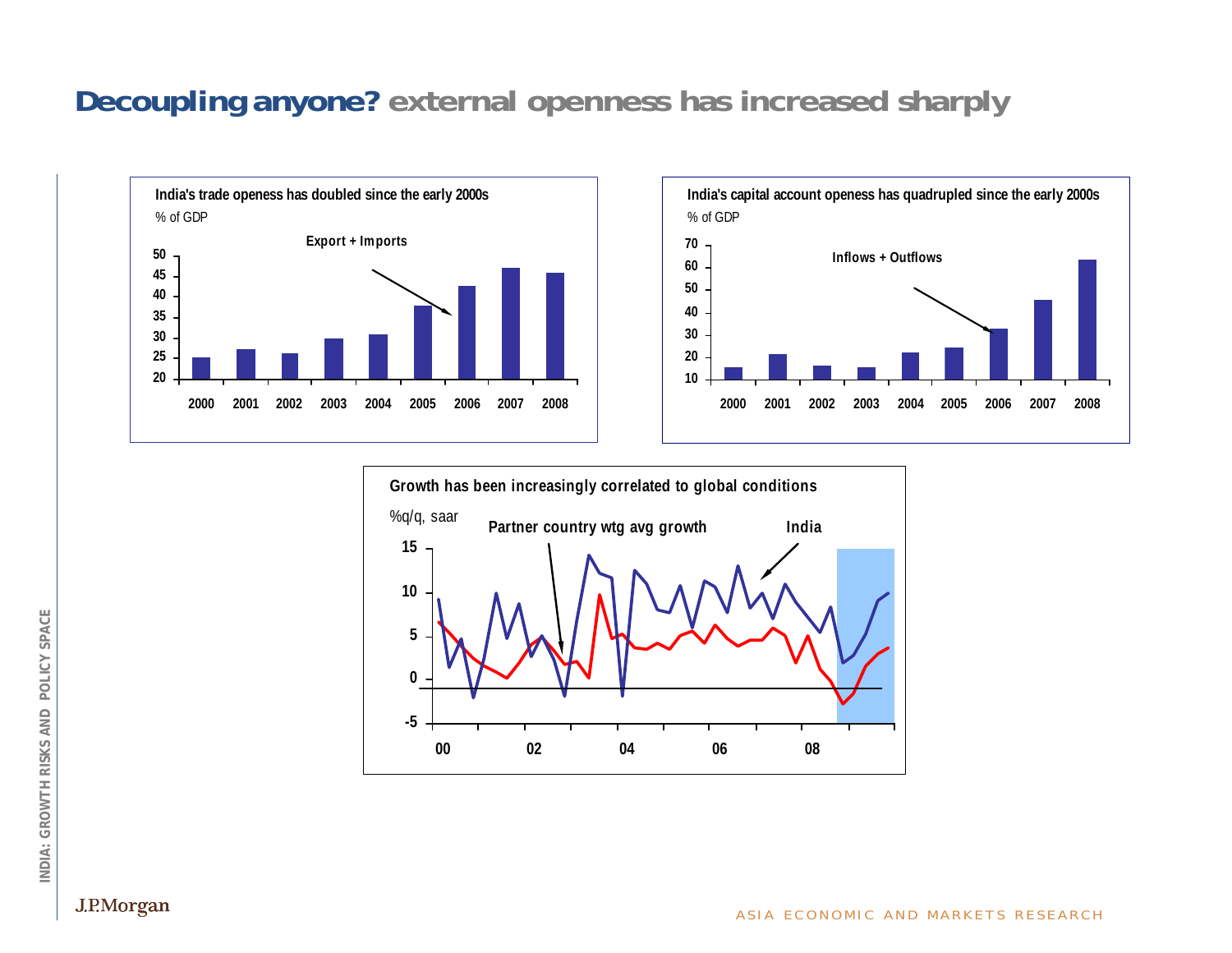#### **How the adjustment might look: a V-shaped recovery still likely …**

| GDP: expenditure-side details       |                 |                        |            |                |                |            |           |  |  |  |  |
|-------------------------------------|-----------------|------------------------|------------|----------------|----------------|------------|-----------|--|--|--|--|
| %y/y, fiscal year beginning April 1 |                 |                        |            |                |                |            |           |  |  |  |  |
|                                     | Private<br>cons | Government<br>spending | Investment | <b>Exports</b> | <b>Imports</b> | <b>GDP</b> | Inflation |  |  |  |  |
| 2001-02                             | 6.1             | 2.3                    | $-2.9$     | 5.7            | 3.4            | 5.2        | 3.6       |  |  |  |  |
| 2002-03                             | 2.7             | $-0.4$                 | 17.0       | 21.8           | 10.4           | 3.8        | 3.4       |  |  |  |  |
| 2003-04                             | 5.8             | 2.6                    | 19.9       | 5.8            | 16.8           | 8.4        | 5.5       |  |  |  |  |
| 2004-05                             | 5.2             | 2.6                    | 19.5       | 28.1           | 16.0           | 8.3        | 6.5       |  |  |  |  |
| 2005-06                             | 8.7             | 5.4                    | 19.4       | 14.8           | 45.6           | 9.2        | 4.4       |  |  |  |  |
| 2006-07                             | 7.1             | 6.2                    | 10.9       | 18.9           | 24.5           | 9.7        | 5.4       |  |  |  |  |
| 2007-08                             | 8.3             | 7.0                    | 13.7       | 7.5            | 7.7            | 9.0        | 4.6       |  |  |  |  |
| 2008-09f                            | 5.6             | 9.1                    | 7.1        | 8.5            | 12.1           | 6.2        | 8.6       |  |  |  |  |
| 2009-10f                            | 4.9             | 9.4                    | 4.8        | 3.7            | 3.4            | 5.5        | 0.7       |  |  |  |  |
| 2010-11f                            | 6.5             | 9.0                    | 14.0       | 15.0           | 19.0           | 7.7        | 3.1       |  |  |  |  |



J.P.Morgan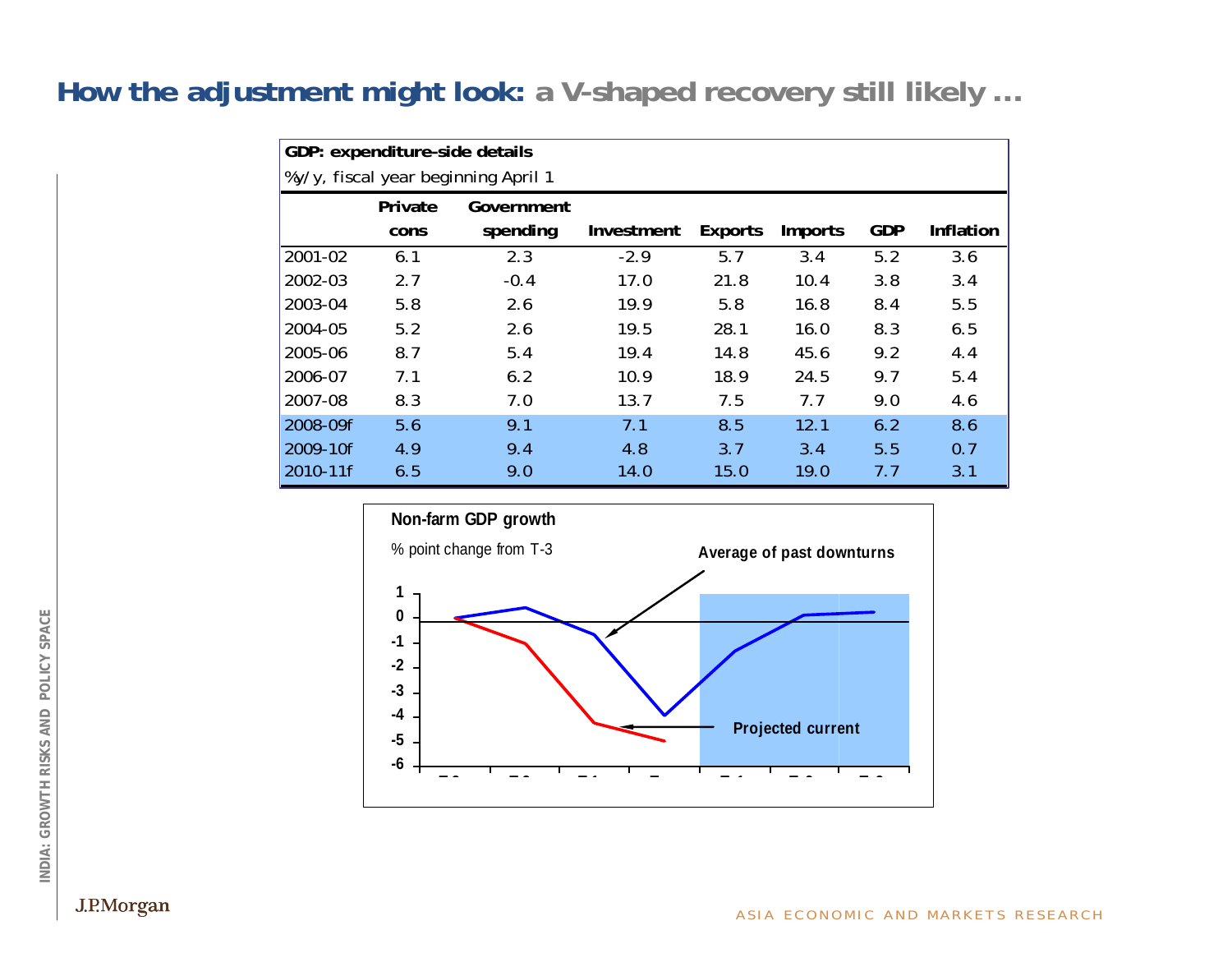# **… on investment dynamics**





INDIA: GROWTH RISKS AND POLICY SPACE **INDIA: GROWTH RISKS AND POLICY SPACE**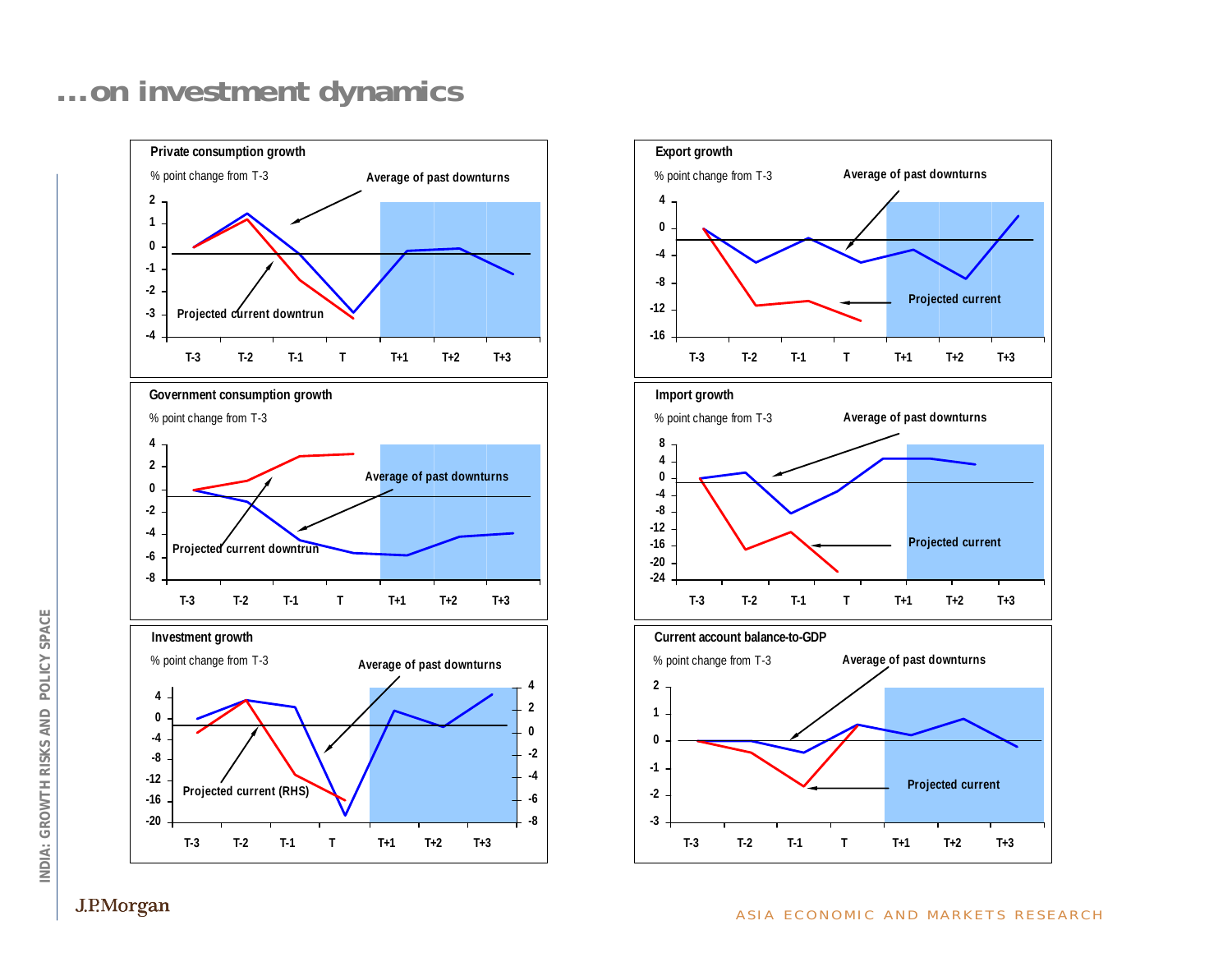## **Inflation to fall and stay low**





J.P.Morgan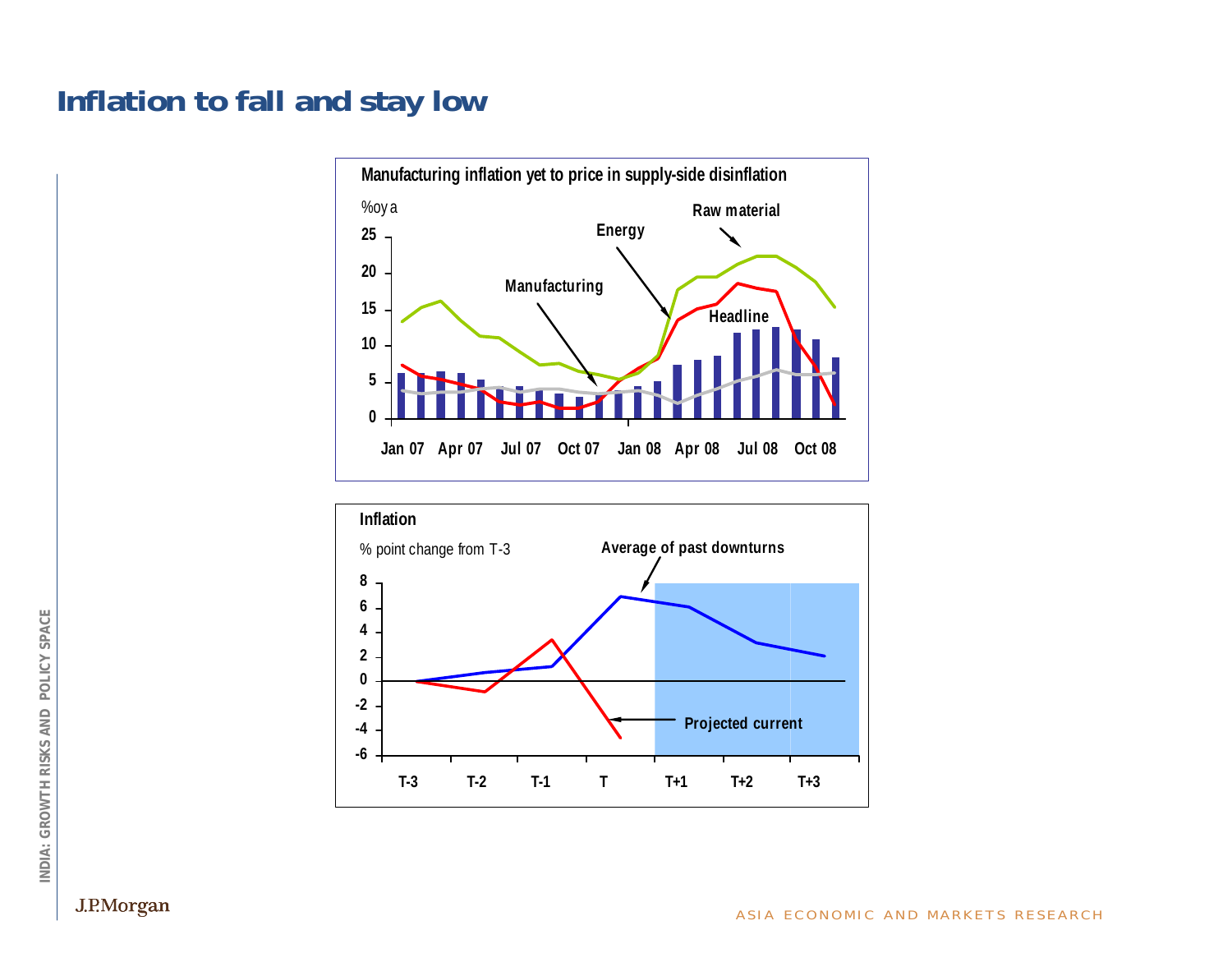#### **Q4 BOP carnage unlikely to be repeated; CA to take over INR dynamics**





J.P.Morgan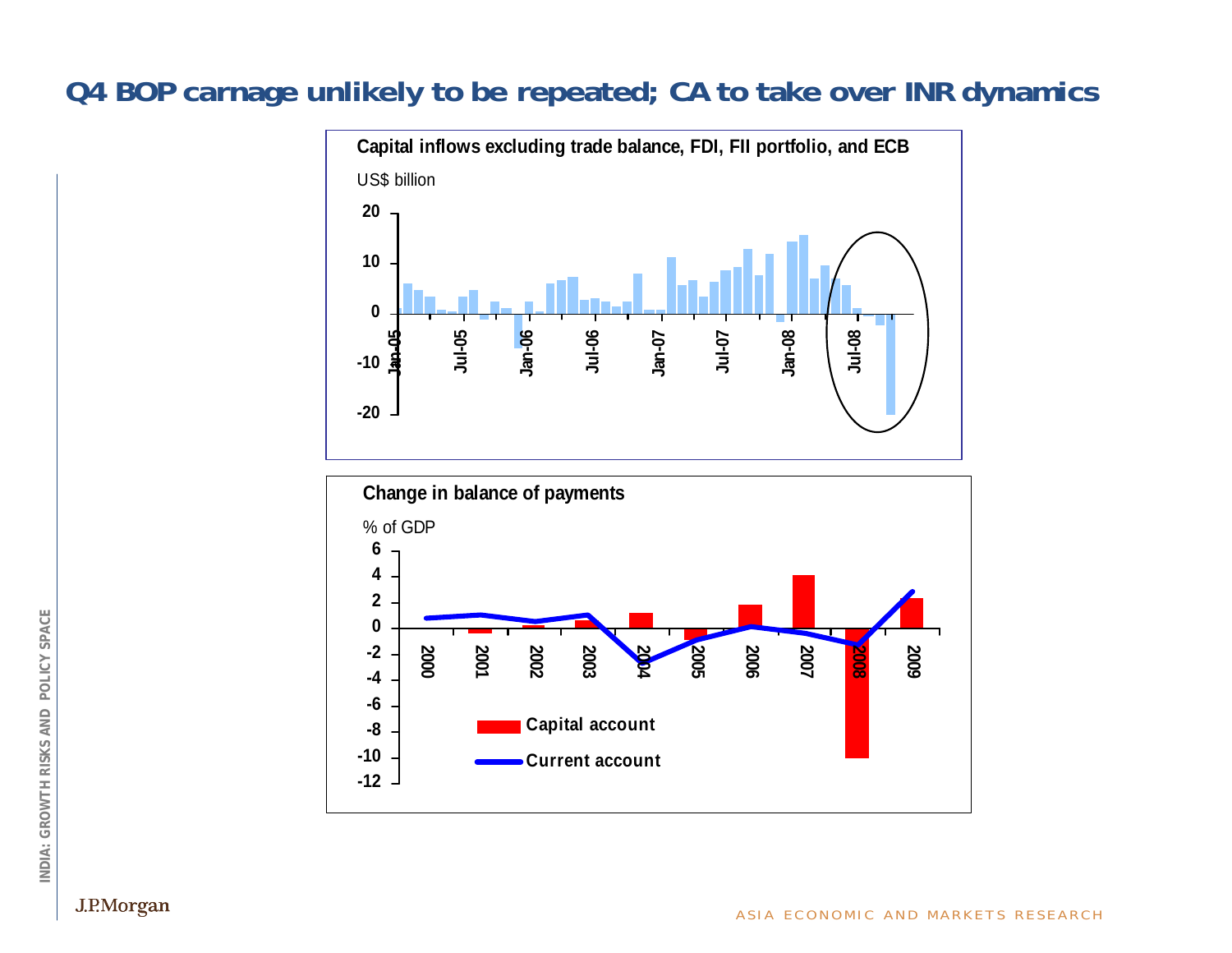#### **Credit growth to slow appreciably**





INDIA: GROWTH RISKS AND POLICY SPACE **INDIA: GROWTH RISKS AND POLICY SPACE**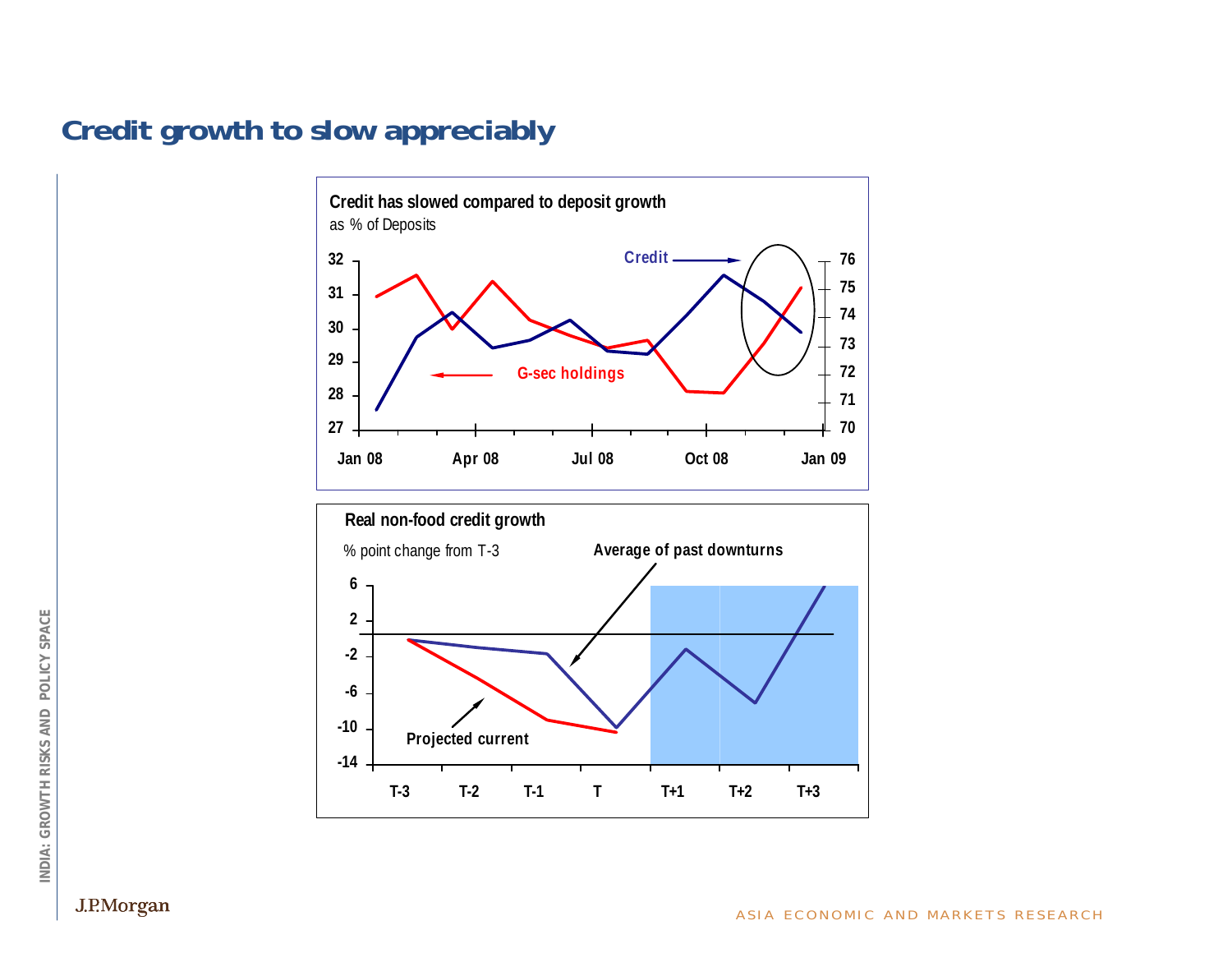#### **GOI yields to fall; corporate bond could be a pleasant surprise**



J.P.Morgan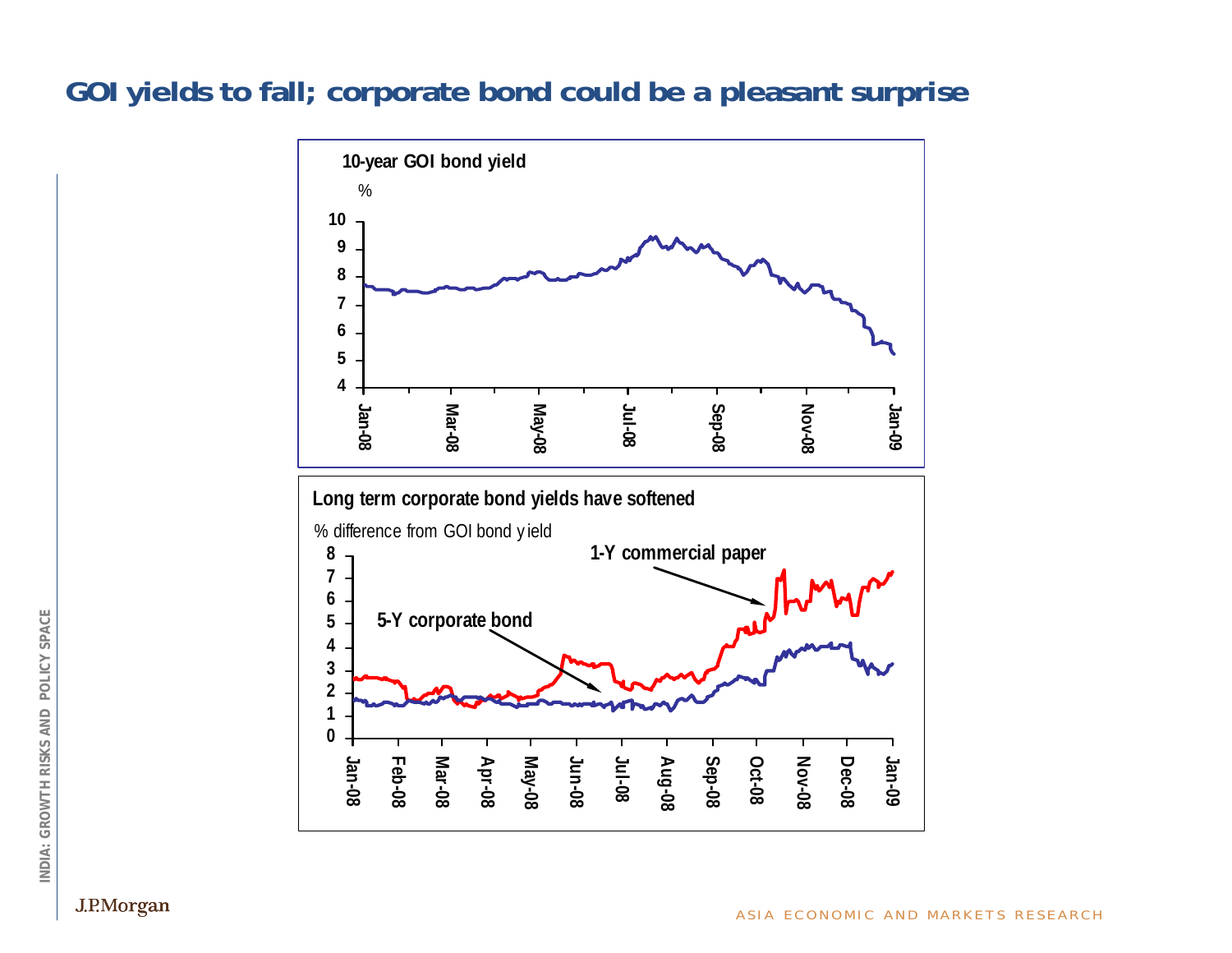## **Growth risks: protracted global recession**

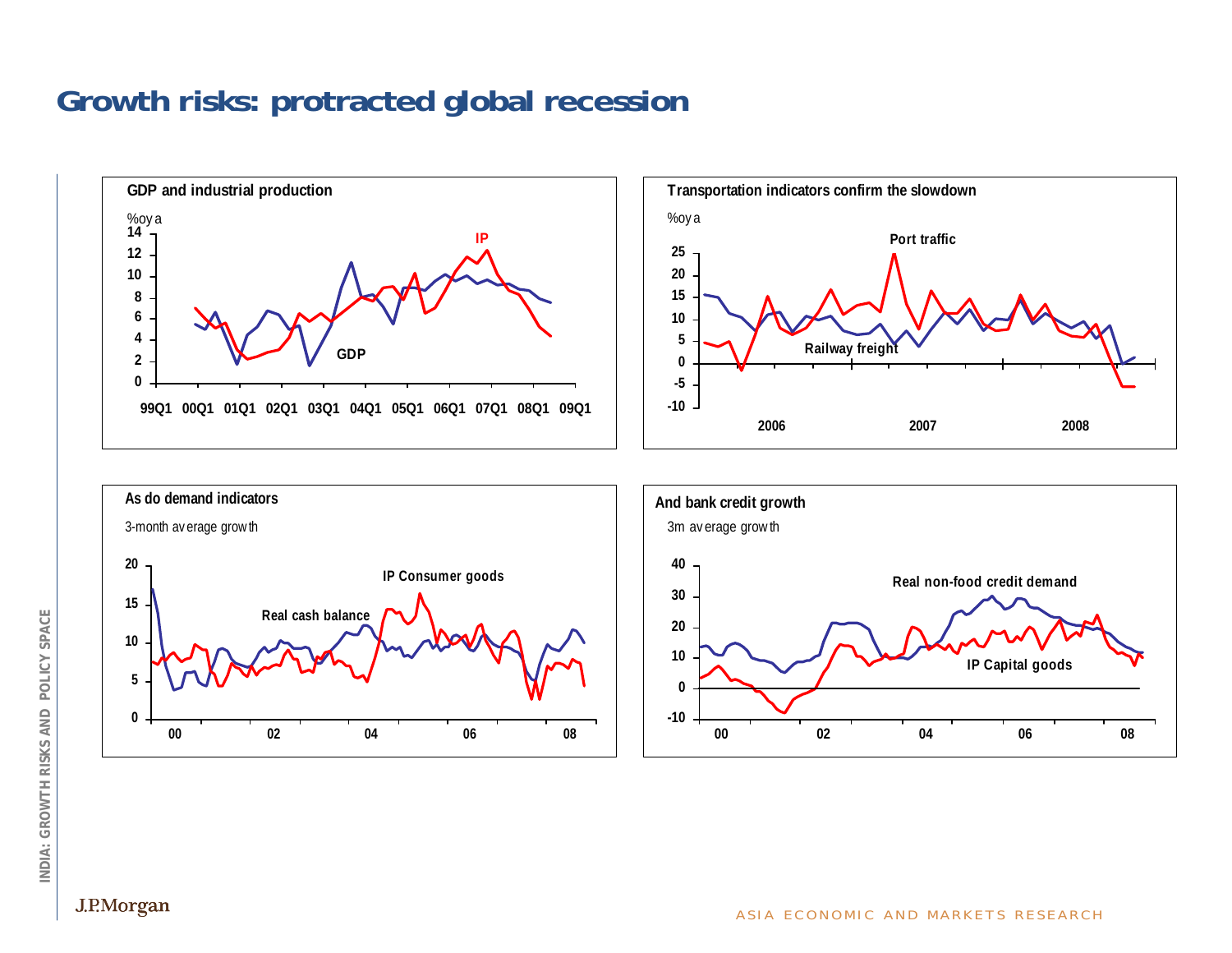#### **Slow price adjustment: rentals and interest rates**



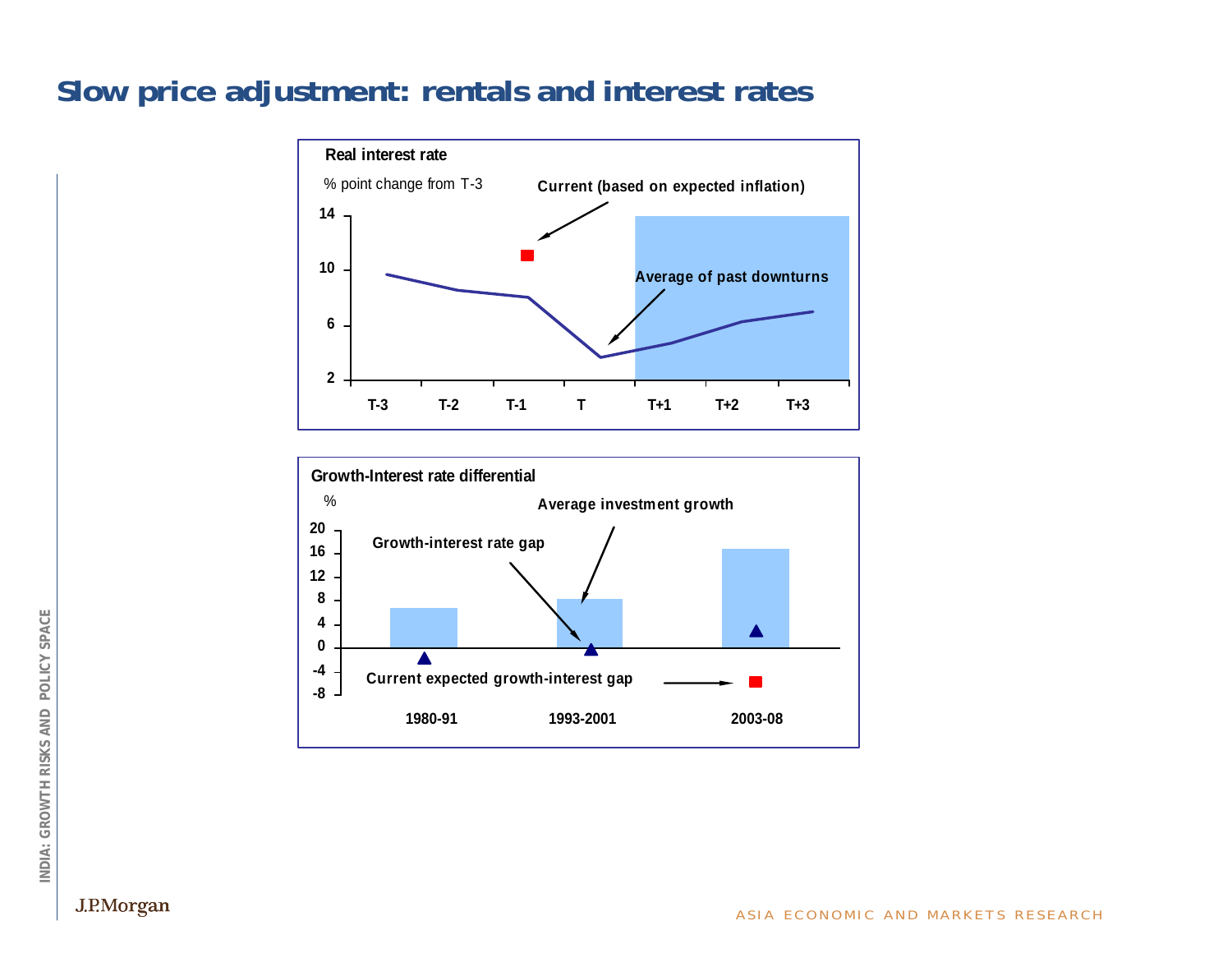# **Other risks:**

**Will banks lend? Bank debt restructuring and RBI forbearance important**

**Who will bear the risk? Expecting banks to take all the risk unreasonable and unwise. Corp bond market needs to be supportive**

**Coming elections: overplayed; but monetary policy only effective lever until new gov forms**

**Security concerns: so far restricted to tourism**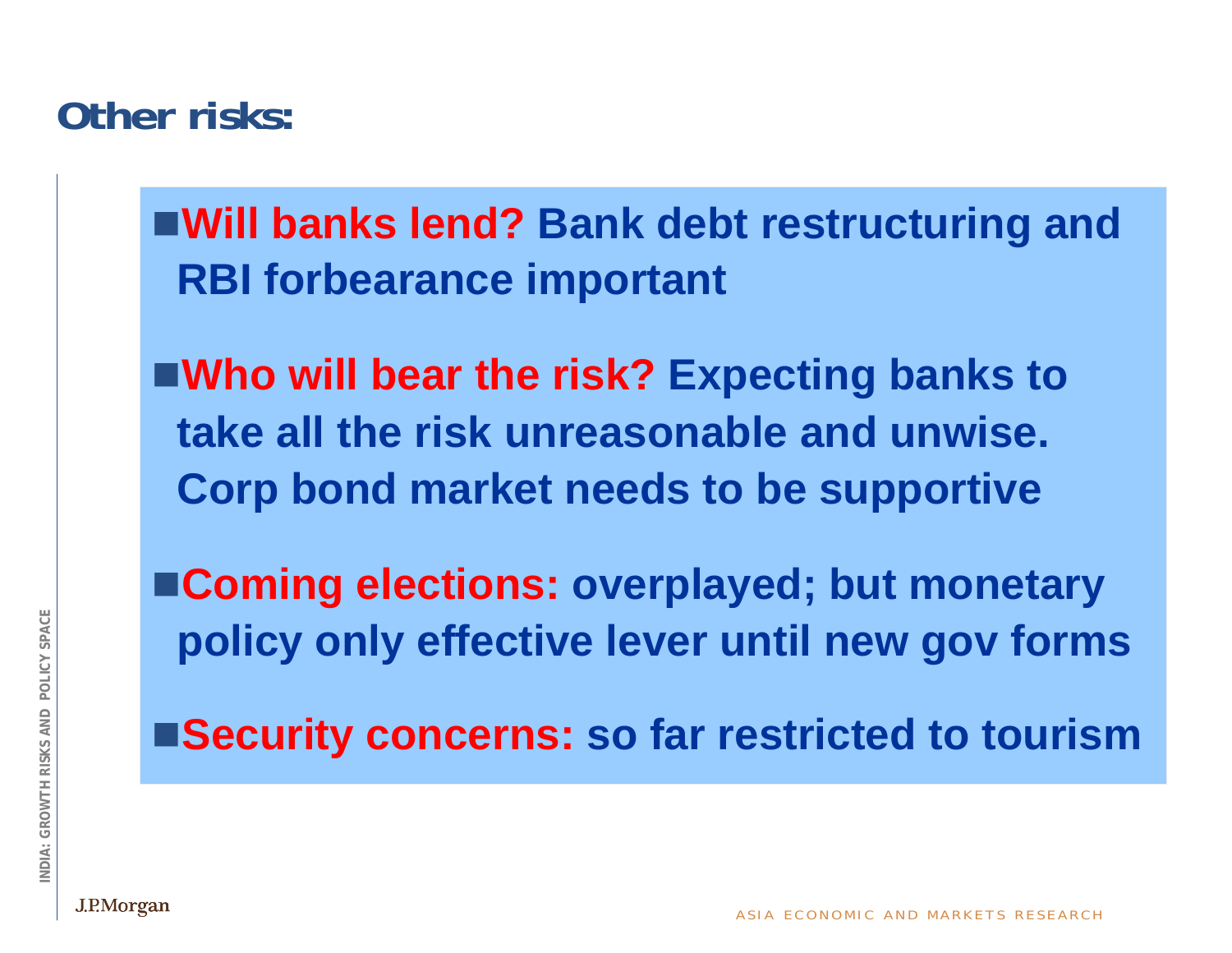# **Policy Space: rate cuts and more**

#### **Undertaken**

- Repo rate cut from 9% to 5.5%
- Reverse repo cut from 6% to 4%
- Cash reserve ratio (CRR) cut from 9% to **5%**
- Statutory liquidity ratio (SLR) cut **100bp permanently**
	- **100bp for 90 days**
	- ■150bp for loans to NBFC & MFs
- Dollar-swap arrangements with banks
- Extension of forbearance: Lower risk **weight, lower provisioning , easier loan classification**
- Special refinance for NBFCs, MFs, real**estate and SMEs**
- **Easier export credit terms**

#### **Expected**

- Repo rate cut another 100-150bp by **April**
- Reverse repo another 100bp by April
- CRR cut 100bp by April
- SLR not binding at present, cut only if **needed**
- More forbearance: needed to encourage **debt restructuring**
- **More refinance facilities for specific sectors**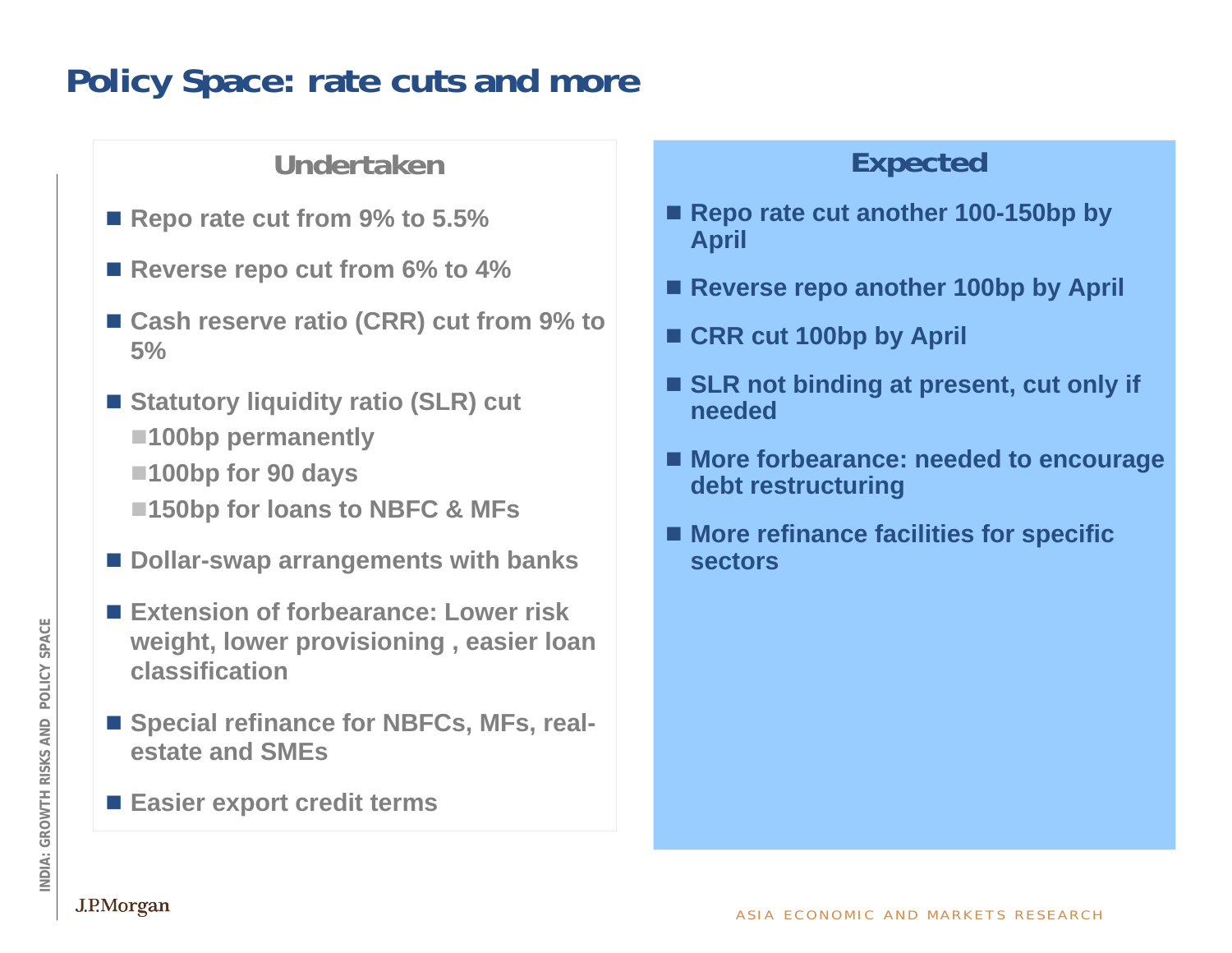# **Monetary policy transmission weak but still effective**





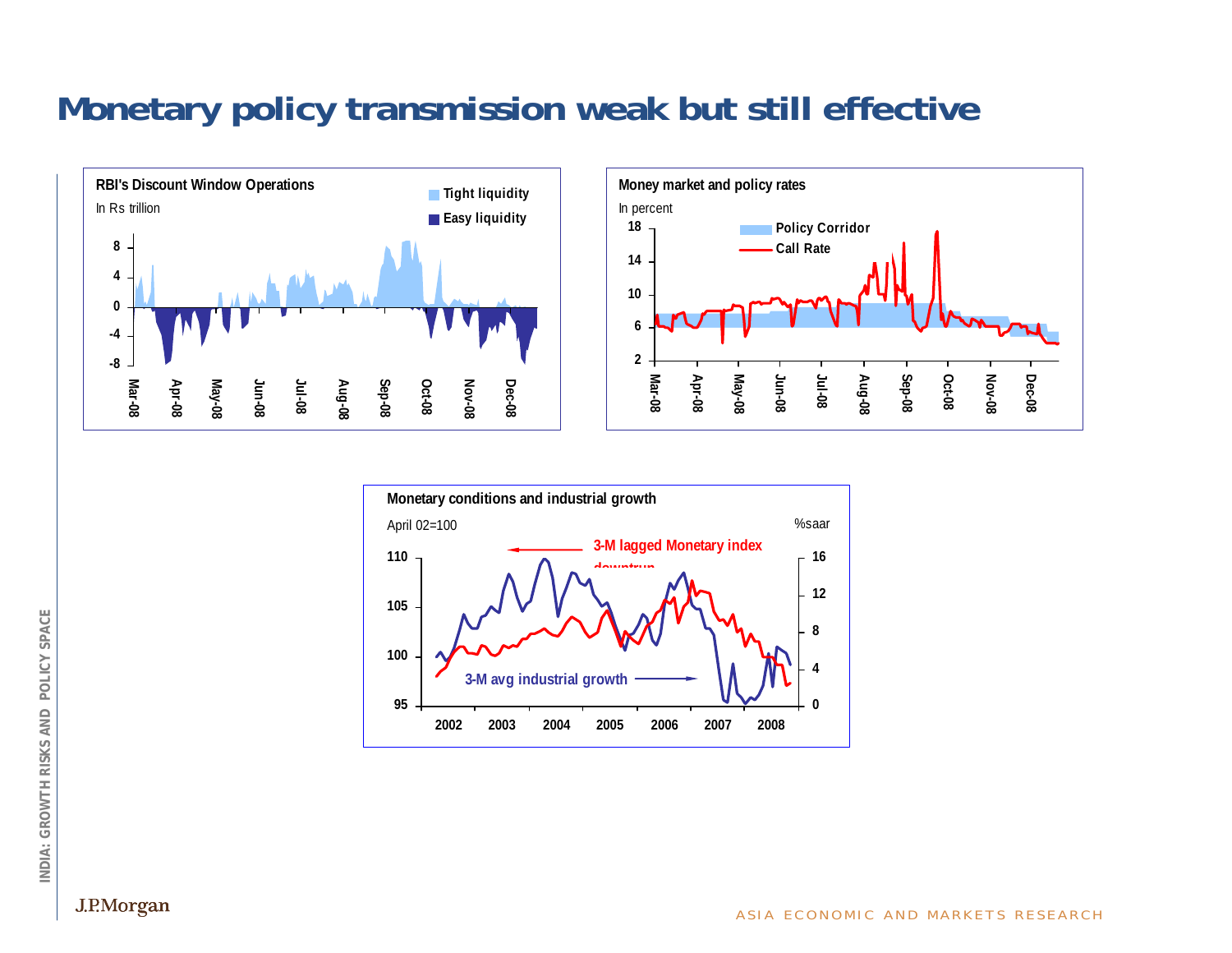# **Fiscal policy: more space than meets the eye**

#### **Undertaken**

- October: 3.3% of GDP ■1.9% of GDP in cash ■1.4% of GDP in bonds
- December: 0.5-0.7% of GDP ■Expenditure 0.4% of GDP ■Tax cuts of 0.15% of GDP ■Support for export, textile, housing, SME ■Cuts in retail gasoline price
- January: 1.5-1.8% of GDP (budget + other) ■Infrastructure refinancing Rs 400bn ■SPV for NBFCs worth Rs 250bn ■State borrowing Rs 300bn
- Central government deficit could rise to 6.5% of GDP from 3.7% of GDP last year
- Borrowing in Q1 09 Rs1.1tn (3% of deposit)
- Window for more support closed for FY09

#### **Expected**

- **FY10 budget deficit 6.2-6.5% of GDP**
- Less oil and fertilizer subsidy opens up **1.5-2% of GDP space**
- **Debt high (82% of GDP by FY09), but so are assets; divesting when cash strapped typically weakens political opposition**
- Lower GOI interest rates will help **stabilize debt dynamics**
- Fears of crowding out overplayed in **H1 FY10, concern in H2 FY10**
- **FRBM-II likely in FY10**
- Consolidation not before **FY11**
- Divestment important to balance stimulus **with sustainable debt**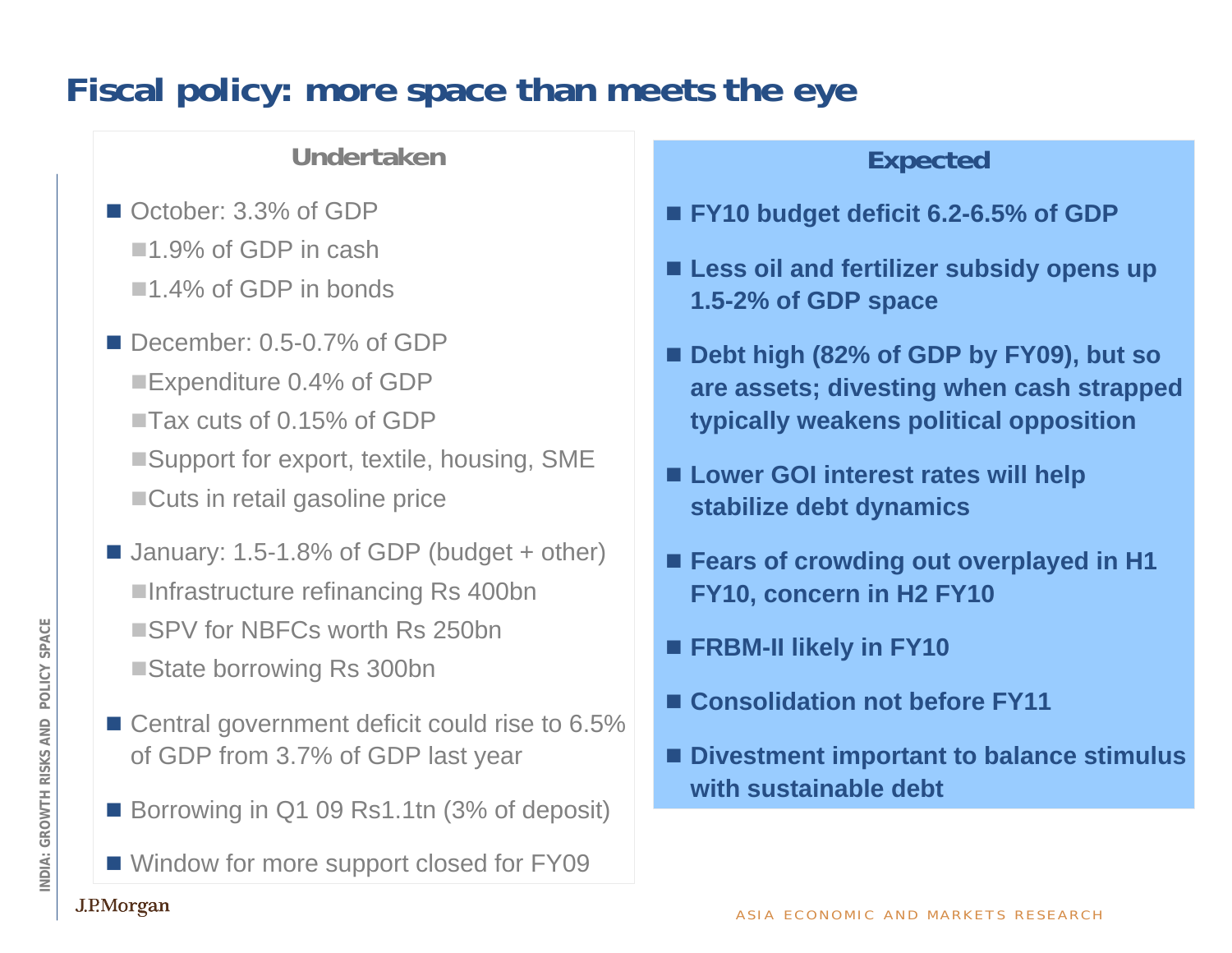# **Capital controls: time for regime change**

#### **Undertaken**

- Cap on ECB interest removed but **approval still needed**
- ECB extended to NBFCs to refinance **infra loans**
- Cap on NRI deposit raised
- FII limit on corporate bond raised to **\$15bn from \$6bn**

## **Expected**

- **Gradual removal of NRI deposit cap**
- **Gradual removal of FII limit in corporate bonds**
- Some increase in FII limit in GOI **bonds (likely with SLR reduction)**
- **Gradual removal of sector restrictions for VC and PE**
- **Move towards QFI from FII regime**